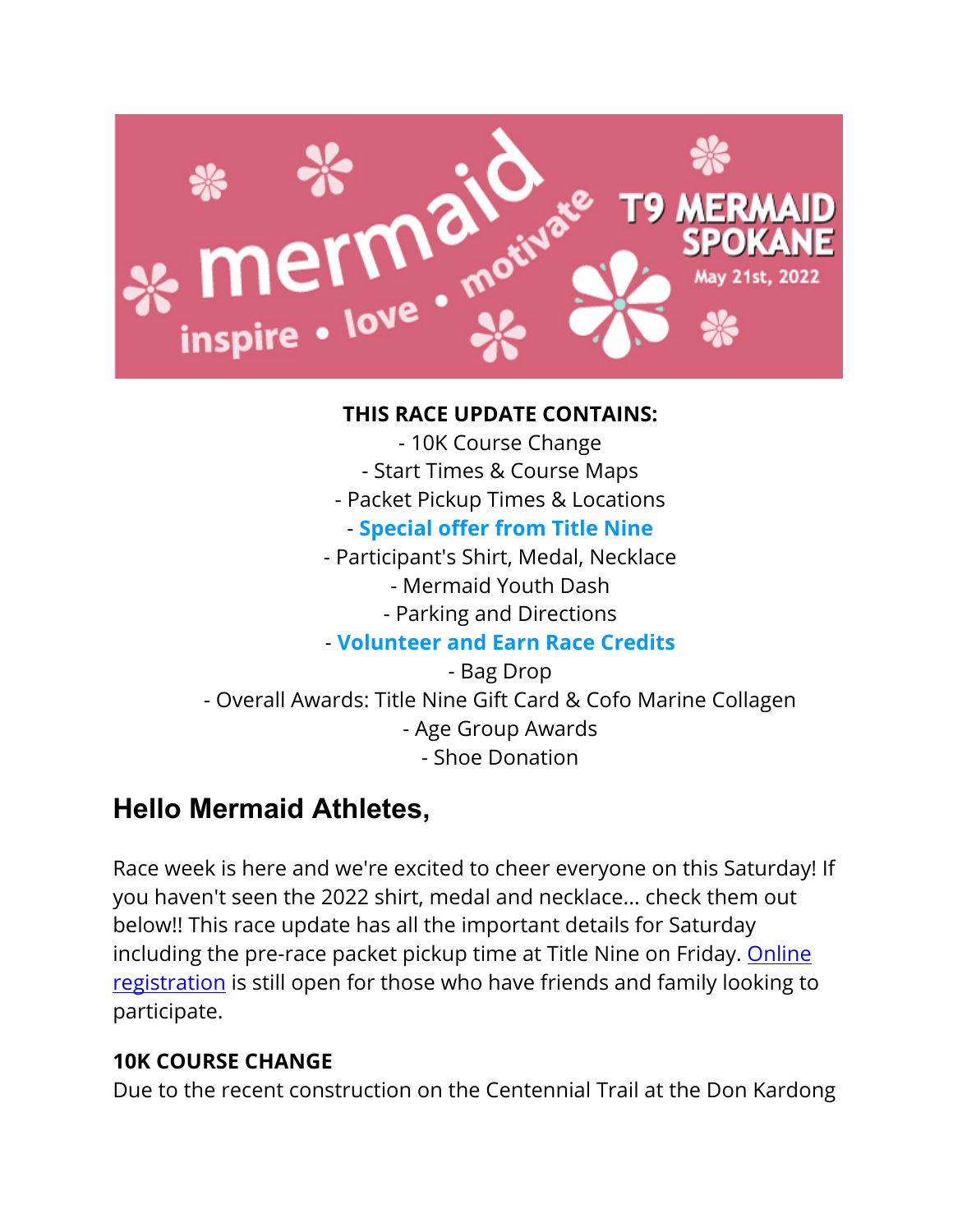Bridge (near the GU campus) the 10K will be 2 loops of the 5K course. Please review the course maps to familiarize yourself with the loop.

#### **RACE START TIMES**

10K - 8:00 a.m. [map] \*\* New Course - 2 Loops \*\* 5K - 8:30 a.m. [map] Mermaid Dash\* (Ages 6-12) - 10:00 a.m.\*the mermaid dash will start adjacent to the finish line. Please look for the purple tear drop flags

#### **\*\*\* TITLE NINE - SPECIAL OFFER \*\*\***

A BIG thanks to Title Nine for hosting the packet pickup on Friday. As an additional bonus, Mermaids will receive a 9% off all in-store purchases when they show their bib number at the store! The 9% coupon on your bib number is valid through June 10th.

## **PACKET PICKUP TIMES AND LOCATIONS**

Stop by the Title Nine store on Friday to pick up your race shirt and bib number! You can even pick up a friends bib number provided you bring a copy of their photo I.D. (YOU MUST HAVE A PHOTOCOPY OR PICTURE OF THEIR PHOTO ID, NO EXCEPTIONS)

## **Friday: Pre-Race Packet Pickup - Title Nine Spokane**

When: Friday from 10:00 a.m. to 6:00 p.m. Where: Title Nine Spokane (928 S Perry Street, Spokane) \*\*Packets will NOT be available prior to 10:00 a.m. Athletes must bring a photo ID in order to pick up their packet **Directions to Title Nine Spokane** 

## **Saturday: Race Day Packet Pickup**

When: 7:00 a.m. - 8:30 a.m. Where: Riverfront Park - Lilac Bowl Athletes must bring a photo ID in order to pick up their packet \*\*We recommend you arrive one hour to 45 mins before your race. This allows for you to get your bib, use the restroom, warm up and stretch before the start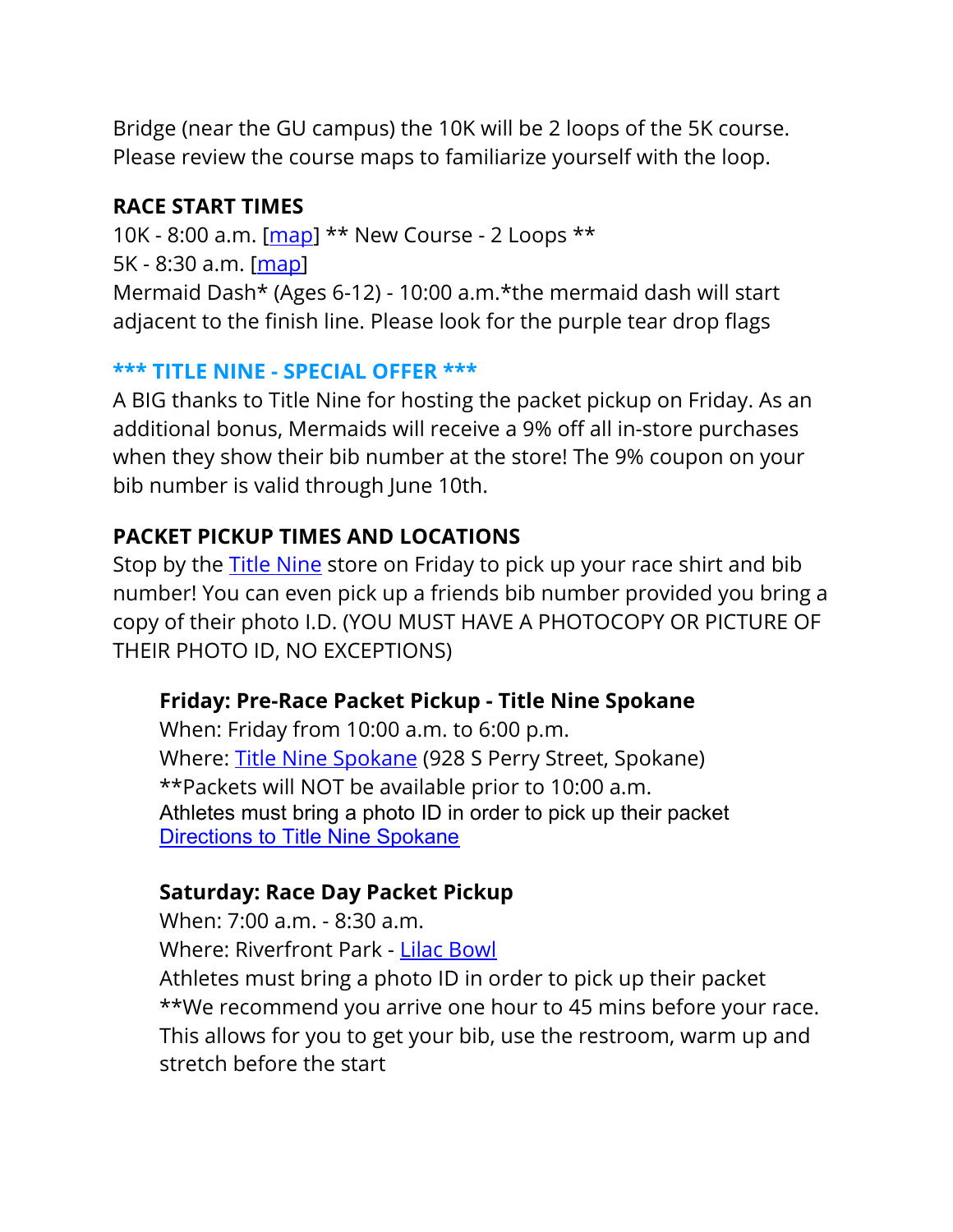## Directions via Google Maps - NOTE: The Lilac Bowl is to the east of the Clocktower

## **PARTICIPANT'S SHIRT, MEDAL & NECKLACE**

The participant's shirt is a silky, soft technical fabric that is guaranteed to be your new favorite workout shirt. The fun design features a "spring" look with flowers and the words, "Inspire. Love. Motivate" on the front and our signature "mermaid athlete" on the back. During registration all participants were given the option to customize the swag items they wanted. If you opted out of a swag item and want to add it back into your registration please email info@mermaidseries.com as soon as possible.



#### **MERMAID YOUTH DASH - 1.5 MILES**

The youth Dash is a great way to encourage girls and boys to experience the joy of crossing the finish line. The mermaid dash will start at 10:00 a.m. Register online before 5/19 for \$15.00\* or \$20.00\* after 5/19. \*Entry fee does NOT include a t-shirt. Dash shirts are available for sale at the event.

## **PARKING & DIRECTIONS**

The Lilac Bowl at Riverfront Park is the large grass area on the east side of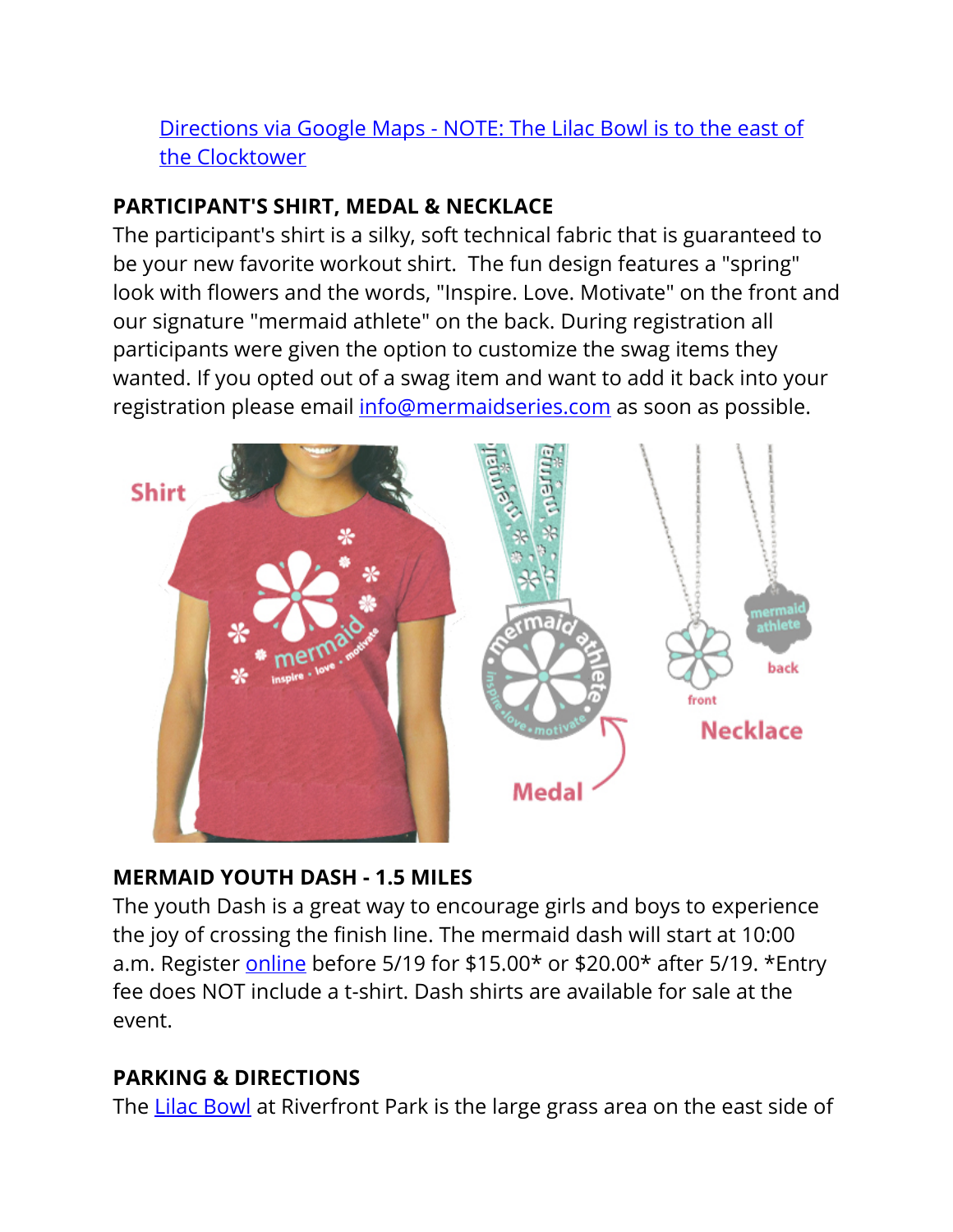the clocktower. The start, finish and expo will be at the Lilac Bowl. Please note, there is no parking at the Lilac Bowl. There are several downtown parking garages and a few Riverfront paid parking lots that are all within walking distance of the Lilac Bowl. Please reference the **PARKING MAP** for to see a list of options.

## **VOLUNTEER AND EARN RACE CREDITS**

If you're interested or have friends and family who are interested in volunteering at the event we offer future race credits to all of our volunteers. This is a great way to give back and be a part of the Mermaid Community. Check out our online volunteer sign-up for a list of available shifts and times. Volunteers who work a full shift earn a free entry to a Mermaid Run or a 50% discount to a Mermaid Tri or Du.

## **BAG DROP: B.Y.O. B. (Bring Your Own Bag)**

We will have a bag drop next to the start line where you can drop off a small bag prior to the start. In an effort to be green and reduce the amount of plastic bag waste, we ask that you, B.Y.O.B. - Bring Your Own Bag. We will have ID tags and pens at the booth to write your bib number on your bag. Please do not leave valuables in the bag. Volunteers will be monitoring the bag drop, however we are not responsible for lost or stolen items.

#### **AGE GROUP AWARDS**

Age group awards will be three deep for the 5K and 10K. Winners will receive a \$20 gift card to redeem for Mermaid Series Apparel. You can redeem the gift card at the race or redeem it online! Awards will start at approximately 9:30 am. Age groups are as follows: 9 & Under, 10-12, 13- 14, 15-19, 20-24, 25-29, 30-34, 35-39, 40-44, 45-49, 50-54, 55-59, 60-64, 65- 69, 70-74 and 75+

## **OVERALL AWARDS: Title Nine Gift Card & Cofo Marine Collagen**

Overall winners are treated to a Title Nine Gift Card and Cofo Marine Collagen! Cofo Provisions Marine Collagen helps support natural collagen decline while aiding in the repair and recovery of muscles, joints, bones,